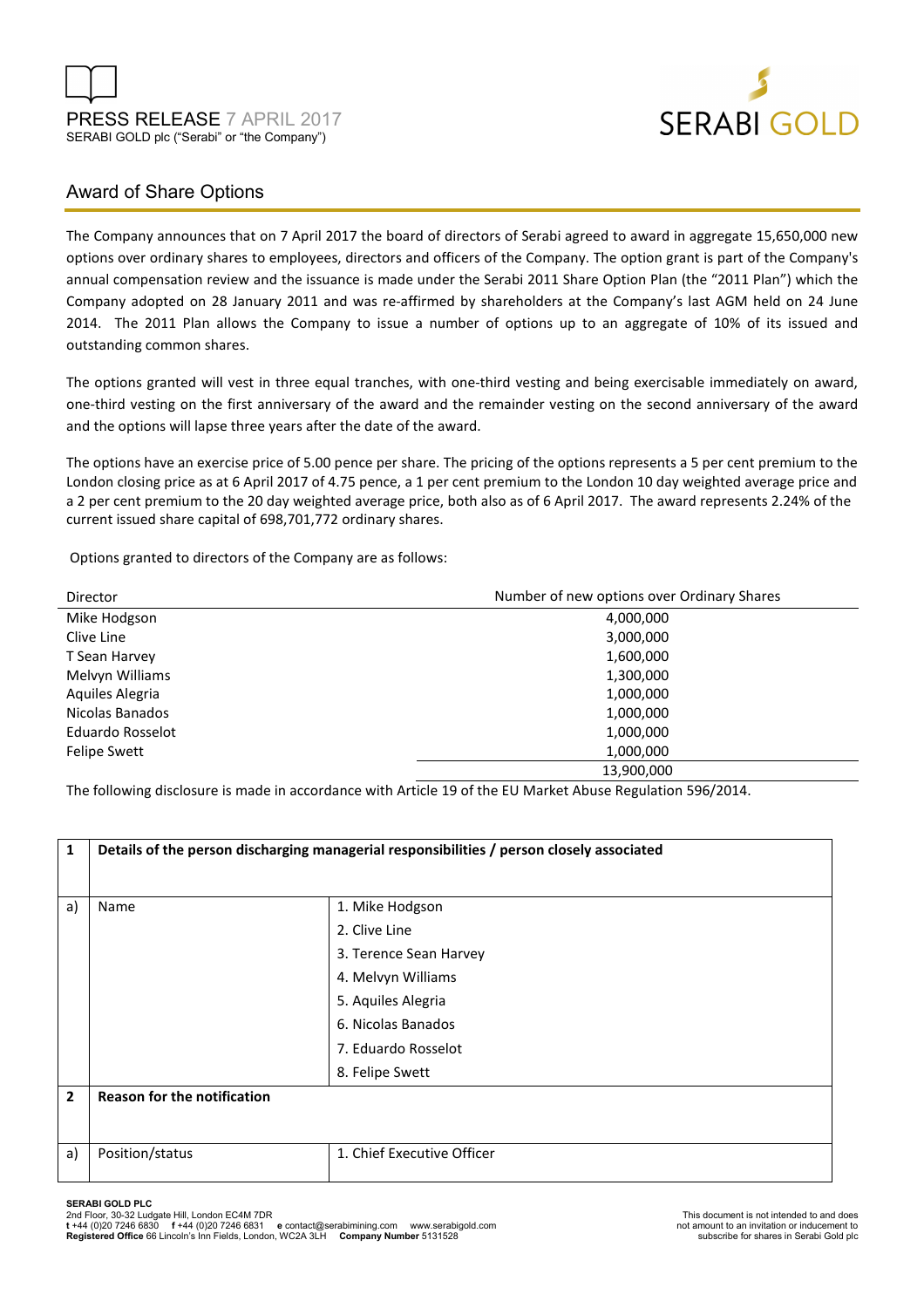



|    |                                                                                                                       | 2. Finance Director                   |                                                               |                        |  |  |  |
|----|-----------------------------------------------------------------------------------------------------------------------|---------------------------------------|---------------------------------------------------------------|------------------------|--|--|--|
|    |                                                                                                                       | 3. Non-Executive Director             |                                                               |                        |  |  |  |
|    |                                                                                                                       | 4. Non-Executive Director             |                                                               |                        |  |  |  |
|    |                                                                                                                       | 5. Non-Executive Director             |                                                               |                        |  |  |  |
|    |                                                                                                                       | 6. Non-Executive Director             |                                                               |                        |  |  |  |
|    |                                                                                                                       | 7. Non-Executive Director             |                                                               |                        |  |  |  |
|    |                                                                                                                       | 8. Non-Executive Director             |                                                               |                        |  |  |  |
|    |                                                                                                                       |                                       |                                                               |                        |  |  |  |
| b) | Initial notification / Amendment                                                                                      | <b>Initial Notification</b>           |                                                               |                        |  |  |  |
|    |                                                                                                                       |                                       |                                                               |                        |  |  |  |
|    |                                                                                                                       |                                       |                                                               |                        |  |  |  |
| 3  | Details of the issuer, emission allowance market participant, auction platform, auctioneer or auction monitor         |                                       |                                                               |                        |  |  |  |
|    |                                                                                                                       |                                       |                                                               |                        |  |  |  |
|    |                                                                                                                       |                                       |                                                               |                        |  |  |  |
| a) | Name                                                                                                                  | Serabi Gold plc                       |                                                               |                        |  |  |  |
|    |                                                                                                                       |                                       |                                                               |                        |  |  |  |
|    |                                                                                                                       |                                       |                                                               |                        |  |  |  |
|    |                                                                                                                       |                                       |                                                               |                        |  |  |  |
| b) | LEI                                                                                                                   | 213800LTYC1HF9RTUE37                  |                                                               |                        |  |  |  |
|    |                                                                                                                       |                                       |                                                               |                        |  |  |  |
|    |                                                                                                                       |                                       |                                                               |                        |  |  |  |
|    |                                                                                                                       |                                       |                                                               |                        |  |  |  |
|    |                                                                                                                       |                                       |                                                               |                        |  |  |  |
| 4  | Details of the transaction(s): section to be repeated for (i) each type of instrument; (ii) each type of transaction; |                                       |                                                               |                        |  |  |  |
|    | (iii) each date; and (iv) each place where transactions have been conducted                                           |                                       |                                                               |                        |  |  |  |
|    |                                                                                                                       |                                       |                                                               |                        |  |  |  |
|    |                                                                                                                       |                                       |                                                               |                        |  |  |  |
|    |                                                                                                                       |                                       |                                                               |                        |  |  |  |
| a) | Description of the financial                                                                                          |                                       | Options over Ordinary Shares of 0.5p each ("Ordinary Shares") |                        |  |  |  |
|    | instrument, type of instrument                                                                                        |                                       |                                                               |                        |  |  |  |
|    |                                                                                                                       |                                       |                                                               |                        |  |  |  |
|    | Identification code                                                                                                   | GB00B4T0YL77                          |                                                               |                        |  |  |  |
|    |                                                                                                                       |                                       |                                                               |                        |  |  |  |
|    |                                                                                                                       |                                       |                                                               |                        |  |  |  |
| b) | Nature of the transaction                                                                                             | Issue of Options over Ordinary Shares |                                                               |                        |  |  |  |
|    |                                                                                                                       |                                       |                                                               |                        |  |  |  |
|    |                                                                                                                       |                                       |                                                               |                        |  |  |  |
|    |                                                                                                                       |                                       |                                                               |                        |  |  |  |
| c) | Price(s) and volume(s)                                                                                                | Director                              | Price payable on exercise                                     | Volume(s)              |  |  |  |
|    |                                                                                                                       |                                       | of option                                                     |                        |  |  |  |
|    |                                                                                                                       | Mike Hodgson                          | £0.0500                                                       | 4,000,000              |  |  |  |
|    |                                                                                                                       | Clive Line                            | £0.0500                                                       | 3,000,000              |  |  |  |
|    |                                                                                                                       | T Sean Harvey                         | £0.0500<br>£0.0500                                            | 1,600,000<br>1,300,000 |  |  |  |
|    |                                                                                                                       | Melvyn Williams<br>Aquiles Alegria    | £0.0500                                                       | 1,000,000              |  |  |  |